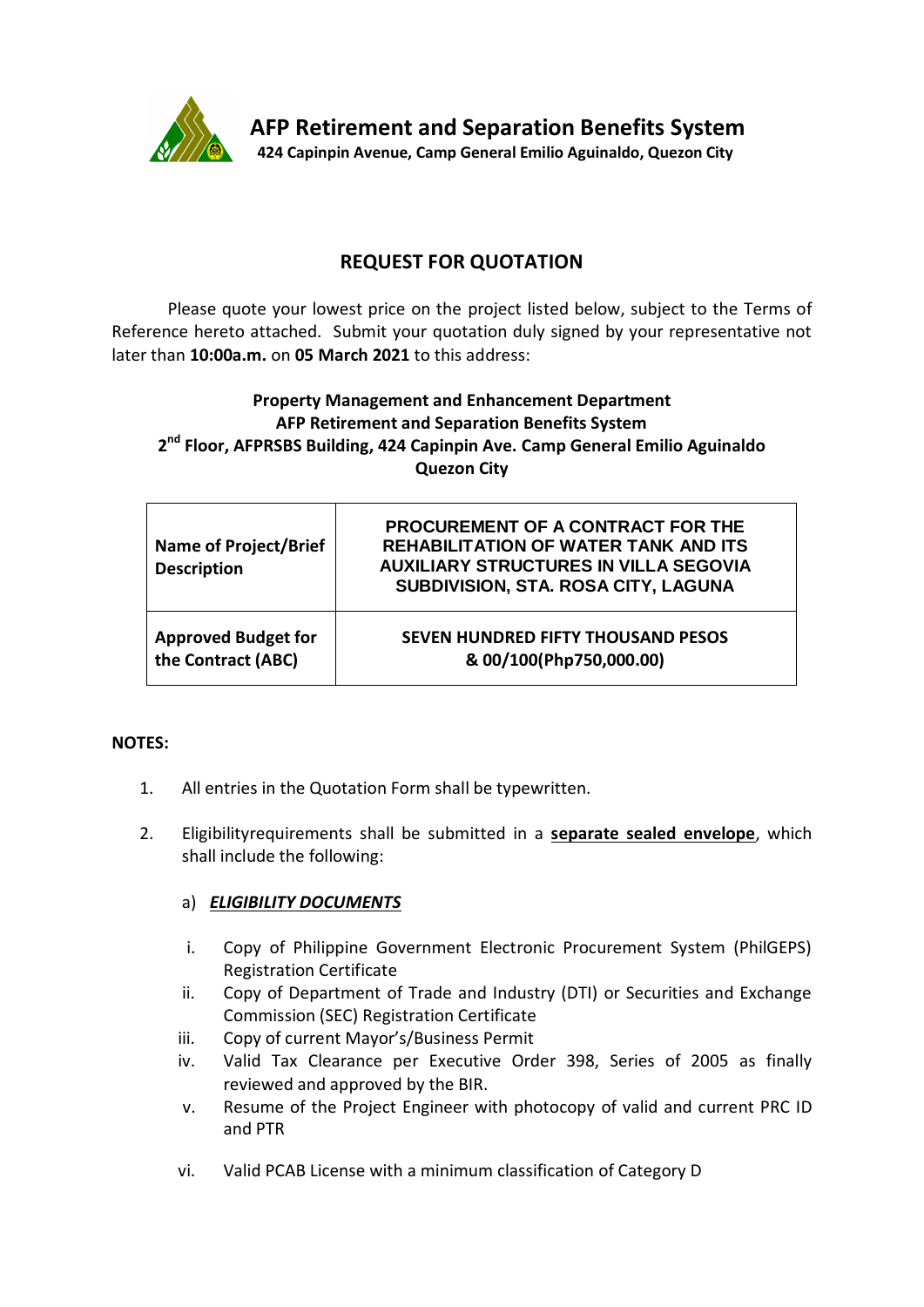- vii. Income /Business Tax Return for the immediate preceding calendar year
- viii. Omnibus Sworn Statement in accordance with Section 25.3 of the IRR of RA 9184 and using the prescribed form (Annex "A")
- ix. Original copy of the Corporate Secretary's Certificate designating the company's authorized representative to submit and sign the bid and sign any and all the contracts and documents pertainingto the placement and acceptance of order ( for corporate bidders)
- 3. Quotation Form using the prescribed form (Annex "B") shall be submitted in a **separate sealed envelope** which shall include the Bill of Quantities using the prescribed form (Annex "D").

#### 4. **SUBMISSION BY ELECTRONIC or ONLINE MEANS**

In addition to the submission of sealed bids as discussed in the as stated in the foregoing, Bidders can submit bids thru electronic or online means in accordance with the Government Procurement Policy Board (GPPB) Resolution No. 09-2020 as guided by the following procedures:

- 4.1) All procurement related documents to include the eligibility requirements and bid proposals may be submitted electronically to this e-mail address **[afprsbsbacsec@gmail.com](mailto:afprsbsbacsec@gmail.com)** on or before the closing date and time specified in the Bidding Documents as published in the Philippine Government Electronic Procurement System (PhilGEPS). The electronic documents must be sent through the **bidder's valid company e-mail account** or through the **e-mail address of the bidder's duly authorized representative**.
- 4.2) The receipt of electronic submission shall be acknowledged by the AFPRSBS BAC Secretariat through an e-mailed reply from the official AFPRSBS e-mail account **[afprsbsbacsec@gmail.com](mailto:afprsbsbacsec@gmail.com)**. A Bid receipt page for the official time of submission as well as the e-mail acknowledgment of the submission shall be printed by the AFPRSBS BAC representative for reference and audit trail.
- 4.3) Bid documents to be submitted through electronic means must be saved in two (2) separate compressed archive folders in "**WinRAR**" or "**ZIP**" archive format. These should be sent simultaneously to the **[afprsbsbacsec@gmail.com](mailto:afprsbsbacsec@gmail.com)**. The **first compressed archived folder** which shall contain the technical component of the bid, including the eligibility requirements under Section 23.1 of the IRR for the procurement of Goods and Infrastructure Projects shall be labelled as **"Technical Bid"**, while the **secondcompressed archived folder** which shall contain the financial component of the bid shall be labelled as "**Financial Bid**".
- 4.4) The electronic Bidding Documents contained in each of the compressed archive folders must be **password-protected**. The passwords for accessing the files will be disclosed by the bidders' duly authorized representatives to the AFPRSBS BAC Secretariat only during the actual bid opening which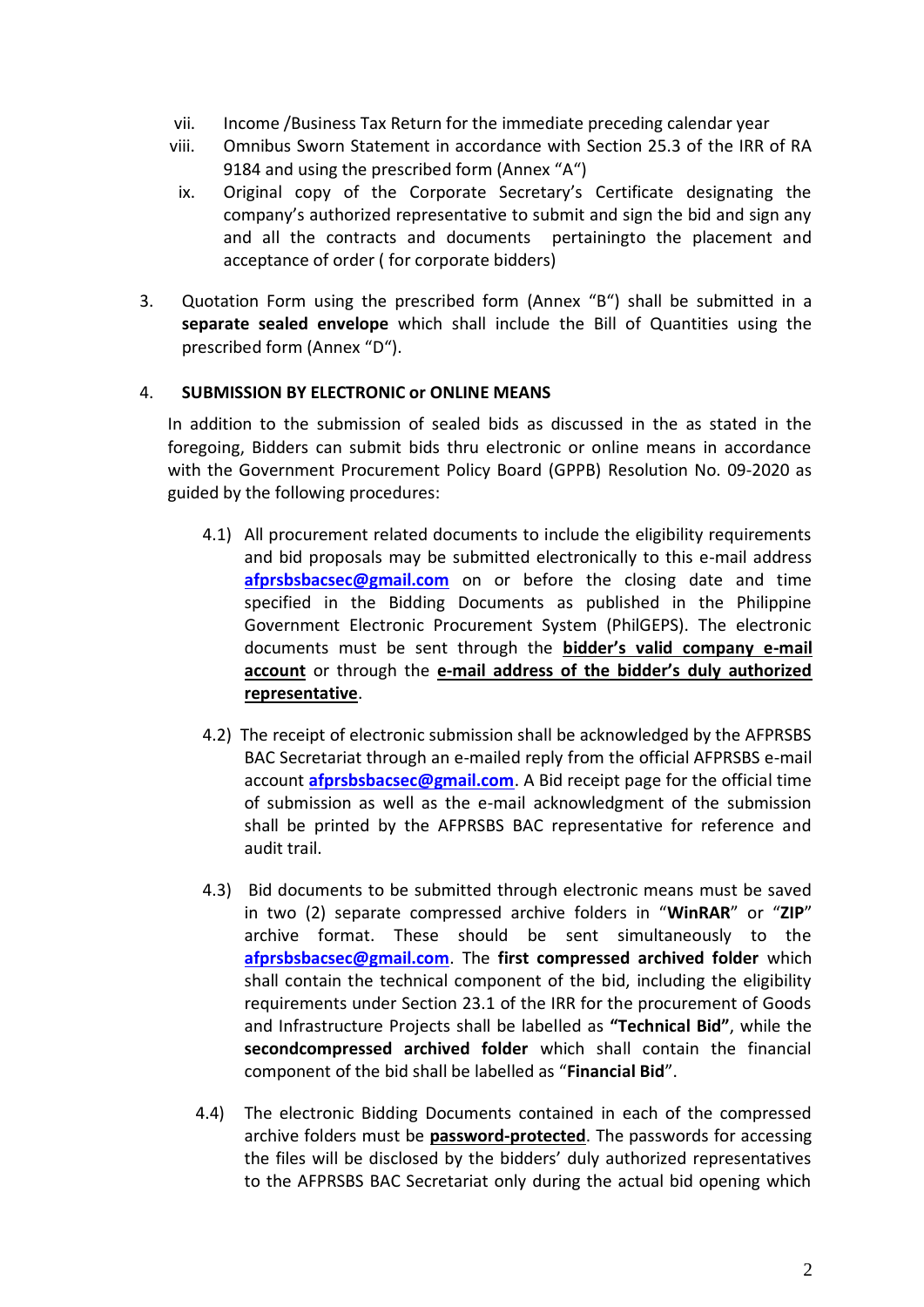will be done face-to-face through videoconferencing using Google Meet. The invite for the videoconferencing shall be sent to the bidder's valid company e-mail account and/or e-mail address of the bidder's duly authorized representative.

- 4.5) Electronic Bidding Documents not in compressed archive folders and are not password-protected, shall be rejected. However, submitted bids that are not properly compressed and not password-protected may be accepted provided that the bidder or its duly authorized representative shall acknowledge such condition of the bid as submitted. The BAC shall assume no responsibility for the misplacement of the contents of improperly compressed or not password-protected folder, or for its premature opening.
- 4.6) The Bidding Documents to be submitted through electronic means should be **scanned copies of the original documents** in PDF/JPEG file format. Each scanned document must bear the markings "**Certified True Copy from Original**" **duly signed by the bidder's authorized signatory**. Each document must be saved in PDF/JPEG file format using this **file name format: "Name of Bidder - Title of the Original Document"**. Examples are shown below:



**ABC Company – DTI Certificate of Registration**

**ABC Company – Mayor's Business Permit** 

4.7) As with manual submission, Bidders may modify or withdraw their electronic bid submission at any time before the deadline for the submission and receipt of bids. Where a bidder modifies its Bid, it shall not **ABC Company – BIR**  be allowed to retrieve its original Bid and shall only be allowed to send another Bid equally secured, properly identified, and labelled as "**Technical Bid Modification**" and "**Financial Bid Modification**". The time indicated in the latest Bid receipt page generated shall be the official time of submission. Electronic bids submitted after the deadline shall not be accepted. **Registration**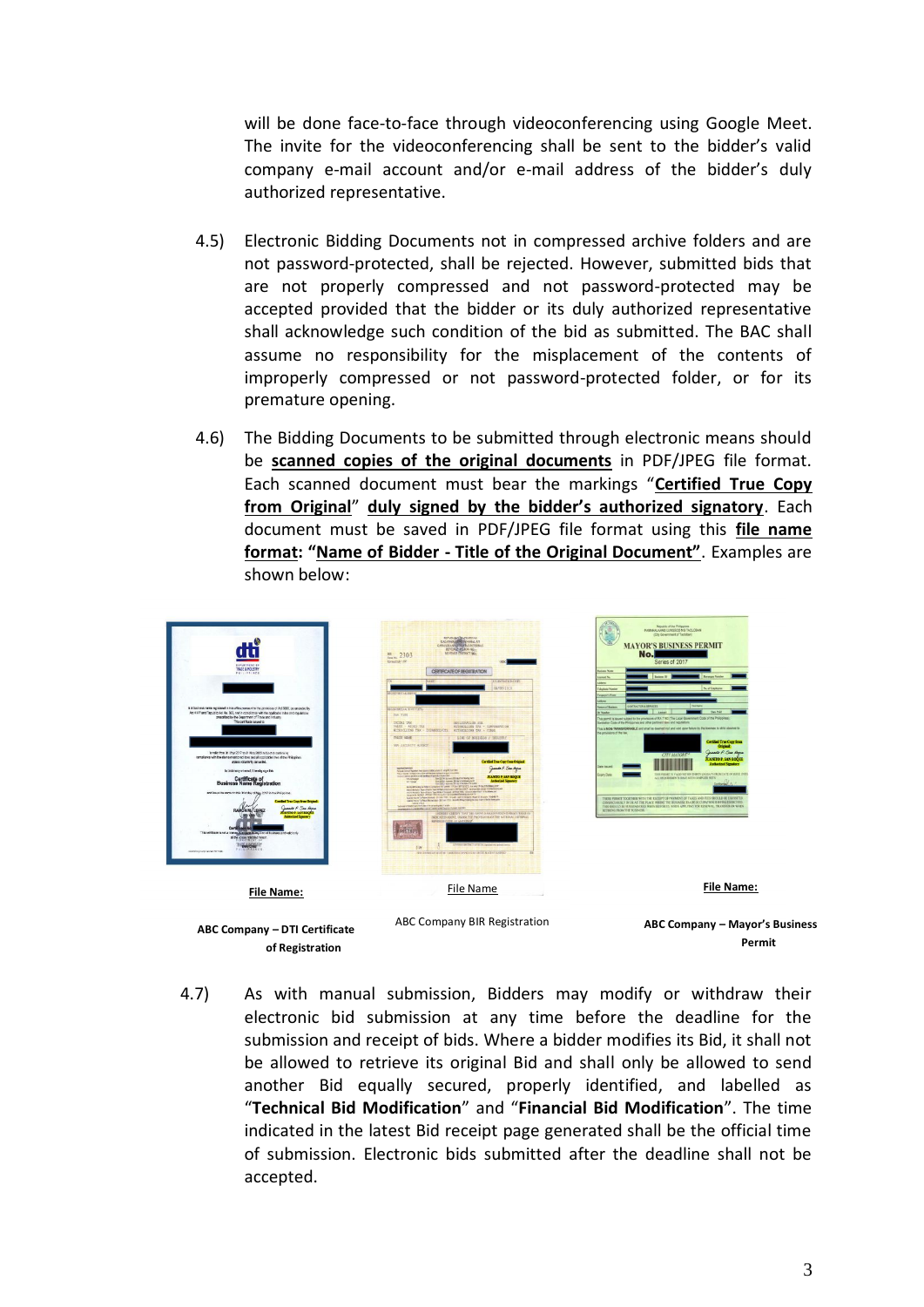- 4.8) Electronic Bidding Documents, including the eligibility requirements under Section 23.1 of the IRR, submitted after the deadline shall not be accepted by the BAC Secretariat. The BAC Secretariat shall generate a Bid receipt page for the official time of late submission which should be saved and printed for reference and audit trail. The BAC Secretariat shall likewise record in the minutes of bid submission and opening, the bidder's name, its representative and the time the late bid was submitted.
- 4. The ABC is SevenHundred Fifty Thousand Pesos **(Php750,000.00)**, any bid exceeding this amount shall not be accepted.
- 5. Quoted prices shall be inclusive of applicable taxes and shall be firm and valid for a period for at least thirty (30) days from the date of receipt of quotation and shall be binding upon the bidder/company within the period
- 6. Contract shall be awarded to the bidder with the lowest calculated responsive bid.
- 7. AFPRSBS reserves the right to post-qualify participating companies and/or to reject any or all submitted quotations without thereby incurring any liabilities to the affected bidder.
- 8. Request for Quotation may be downloadedfree of charge from the website of the Philippine Government Electronic Procurement System (PhilGEPS) by interested Bidders starting on 20 February2021.
- 9. For further information, please call at telephone numbers89124718 / 89124686 and look for Engr. Ramoncito R Entendez and/or Ramon A. Tancio of the Property Management and Enhancement Department (PMED), AFPRSBS.

**LIZA M LORENZANA** Head, Real Estate Group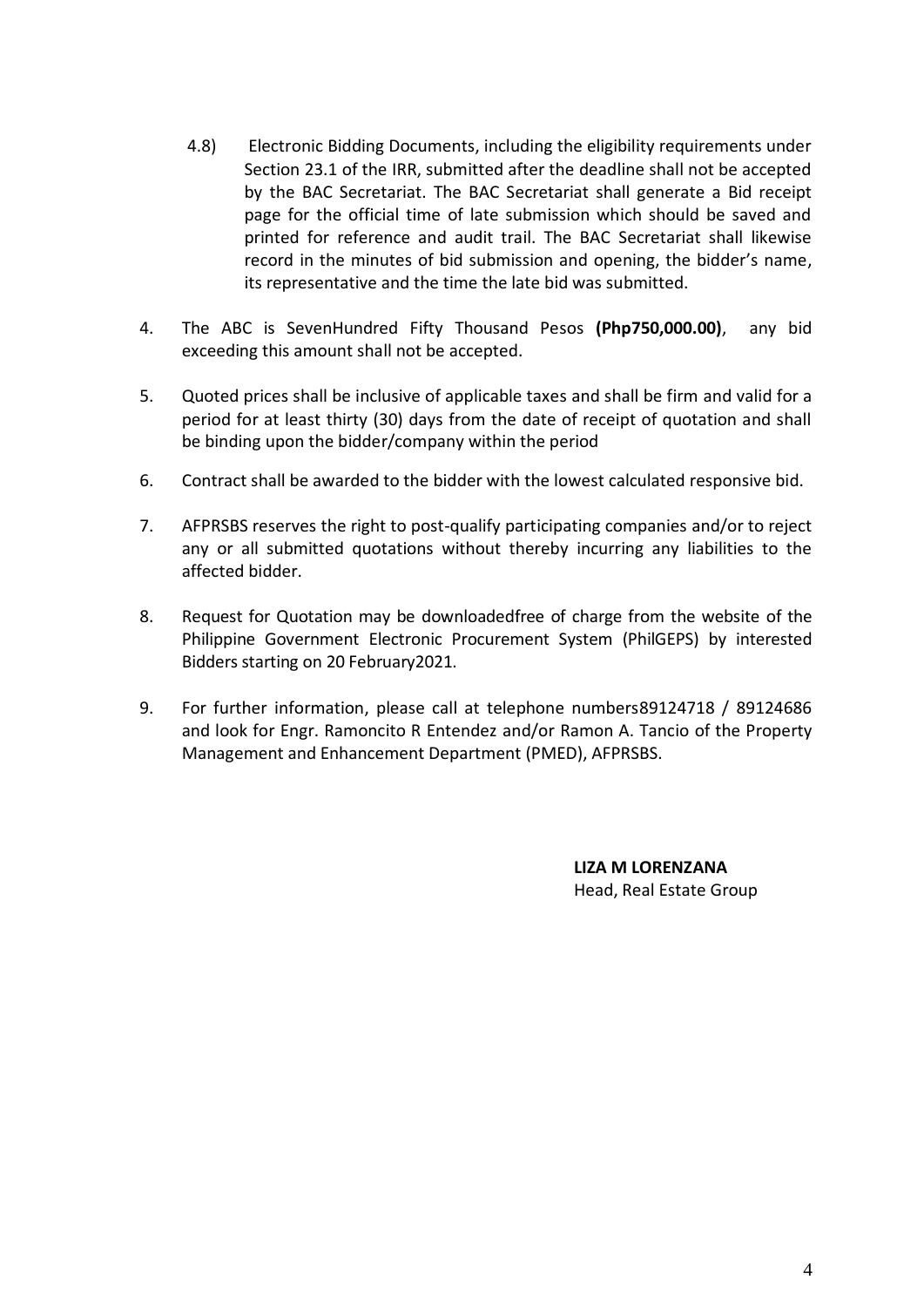

**AFP Retirement and Separation Benefits System**

424 Capinpin Avenue, Camp Gen. Emilio Aguinaldo, Quezon City

# **TERMS OF REFERENCE**

## **REHABILITATION OF WATER TANK AND ITS AUXILIARY STRUCTURES LOCATED AT VILLA SEGOVIA, STA. ROSA CITY, LAGUNA**

#### **1.0 Introduction**

The intent of this document is to outline and implement the *Rehabilitation of Water Tank and Its Auxiliary Structures* located in Villa Segovia, Sta. Rosa City, Laguna, in accordance with Republic Act (R.A.) No. 9184 (The Government Procurement Reform Act) and its implementing rules and Regulations.

#### **2.0 The Villa Segovia Subdivision**

The Villa Segovia Subdivision is one of the high end subdivision of the System located in Sta. Rosa City, Laguna. The water supply of the subdivision is thru a deep well pump with an overhead water tank of 20m high and with a capacity of 100,000 gallons. Said water facility was installed in the year 1996 (20 years ago). To date, the water facility is operational, however, repair/rehabilitation works are necessary to avoid further damage to some parts of the structures specially rusty and dilapidated sections of the facility.

#### **3.0 Project**

- 3.1 The water tank needs repainting due to corroded sections as well as its structural members. Rusty and dilapidated auxiliary members have to be replaced/restored. The base of water tank is  $\pm$  1.5m below the South Luzon Expressway(SLEX), thus heavy run-off caused flooding at the water facility. Interceptor canal has to be constructed to prevent further erosion of soil from the expressway as well as flooding on the whole area during heavy rainfall.
- 3.2 Perimeter fence of the water facility also needs repair and repainting due to dilapidated cyclone wire fence.

## **4.0 Approved Budget for the Contract (ABC)**

Approved Budget for Contract (ABC) is Seven Hundred Fifty Thousand Pesos (Php 750,000.00). The ABC is inclusive of the value added tax, withholding tax, and other forms of taxes that may be imposed by the Philippine government and/or concerned government agencies in relation to Rehabilitation of water tanks, water pump, and pumphouse.

#### **5.0 Scope of Works**

5.1 Mobilization at site of the contractor.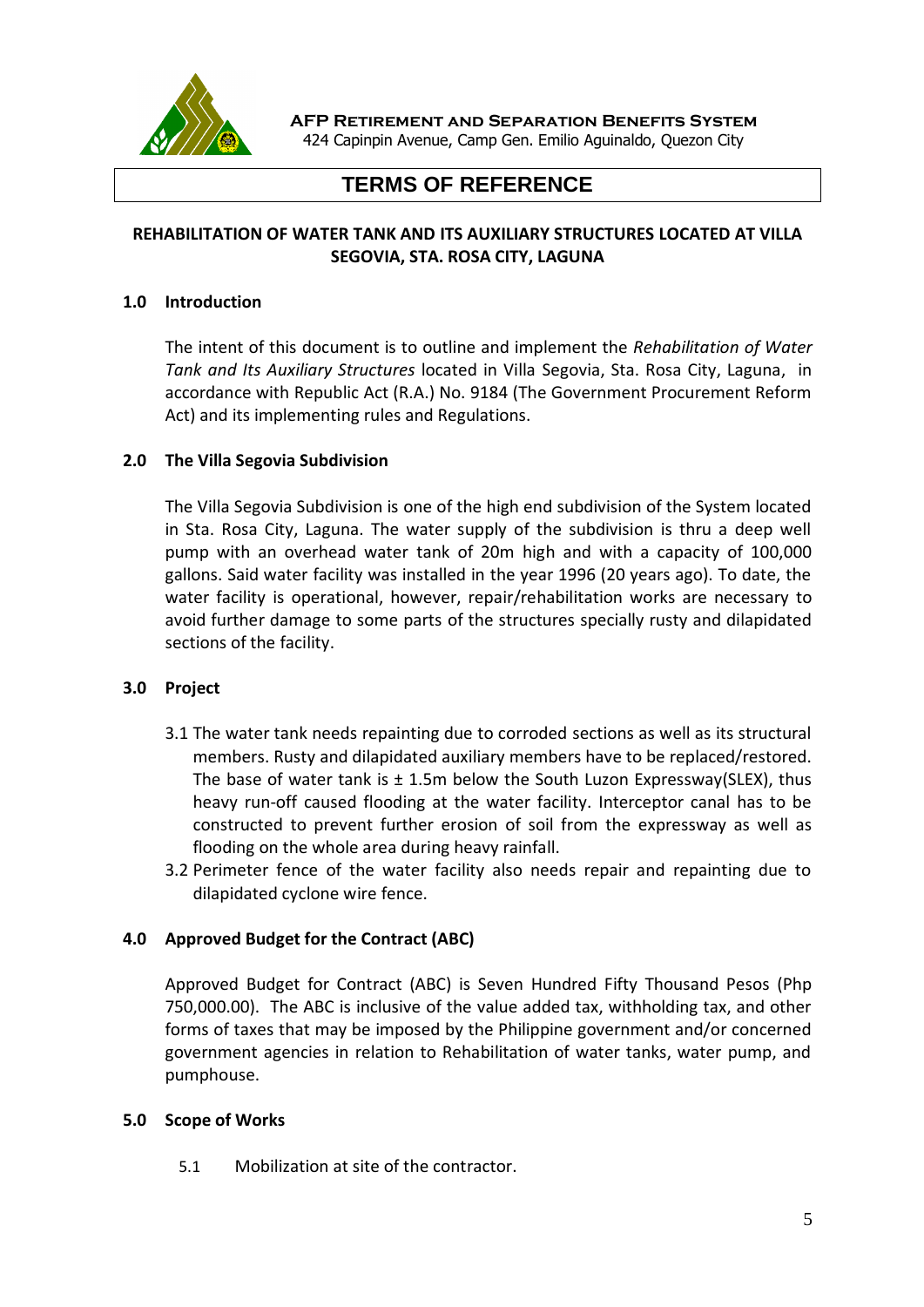- 5.2 Excavation for construction of canal, manhole, and catch basin.
- 5.3 Installation of formwork and scaffolding for water tank rehabilitation.
- 5.4 Removal of rust and corroded structural connections.
- 5.5 Painting works on the exterior water tank and its structural and auxiliary members including the perimeter fence.
- 5.6 Retrofitting of base footing.
- 5.7 Replacement of corroded bolts at the base plate of the water tank.
- 5.8 Replacement of missing/dilapidated cyclone wire of the perimeter fence.
- 5.9 Cleaning and proper disposal of waste materials, and demobilization.

#### **6.0 Deliverables**

- 6.1 Rehabilitated and Repainted water tank structure and
- 6.2 Installed perimeter fence as per plan.
- 6.3 Retrofitted foundation and base of Water tank

#### **7 Contract Duration**

The work to be performed by the Contractor should be completed within Ninety (90) calendar days reckoned seven (7) days after issuance of the Notice to Proceed.

## **8 Terms of Payment**

- 8.2 The Terms of payment shall be as follows:
	- a. An initial payment equivalent to fifteen percent (15%) of the contract price shall be made within ten (10) working days after the effective date of the contract and submission by the Contractor of a Performance bond.
	- b. Monthly progress billing shall be submitted and processed after evaluation of work accomplishment.
- 8.3 All payments shall be subject to ten percent (10%) retention, expanded withholding taxes and other applicable taxes, and such other deductions as may be mutually agreed upon by both parties.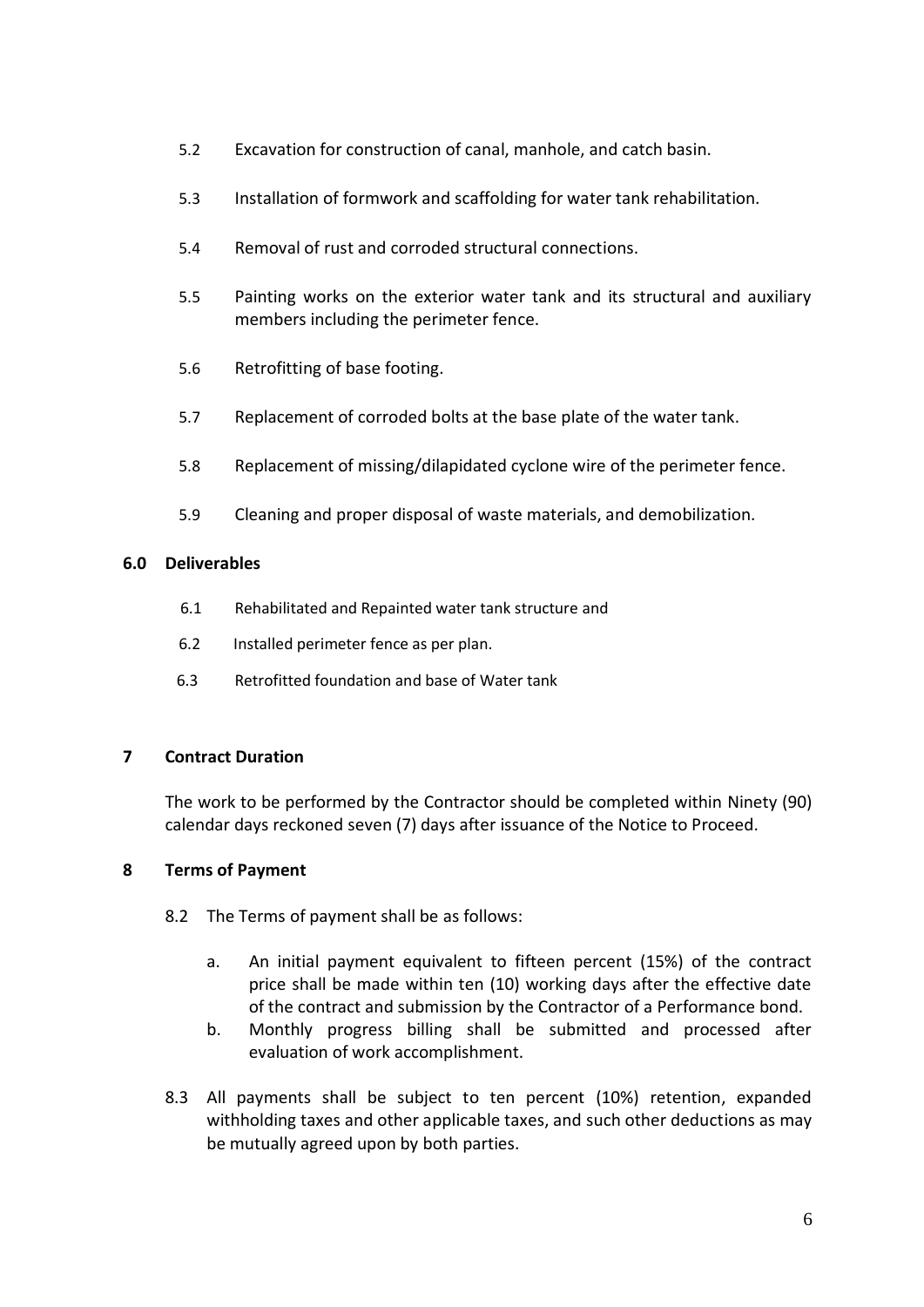- 8.4 The ten percent (10%) retention shall be released by the AFP-RSBS thirty (30) days after the issuance of the Certificate of Completion and final Acceptance and submission by the Contractor of a Guarantee Bond.
- 8.5 A Performance Bond and a Guarantee Bond issued by a reputable insurance or bonding company shall be posted by the chosen contractor in favor of the AFP-RSBS for the faithful compliance of the contract and the satisfactory performance of the project, respectively.
- ]

## **9 Evaluation Guidelines**

9.1 Evaluation of bids shall be on the basis of the Lowest Calculated Responsive Bid pursuant to Section 32 under Rule IX, of the Implementing Rules and Regulations of RA 9184.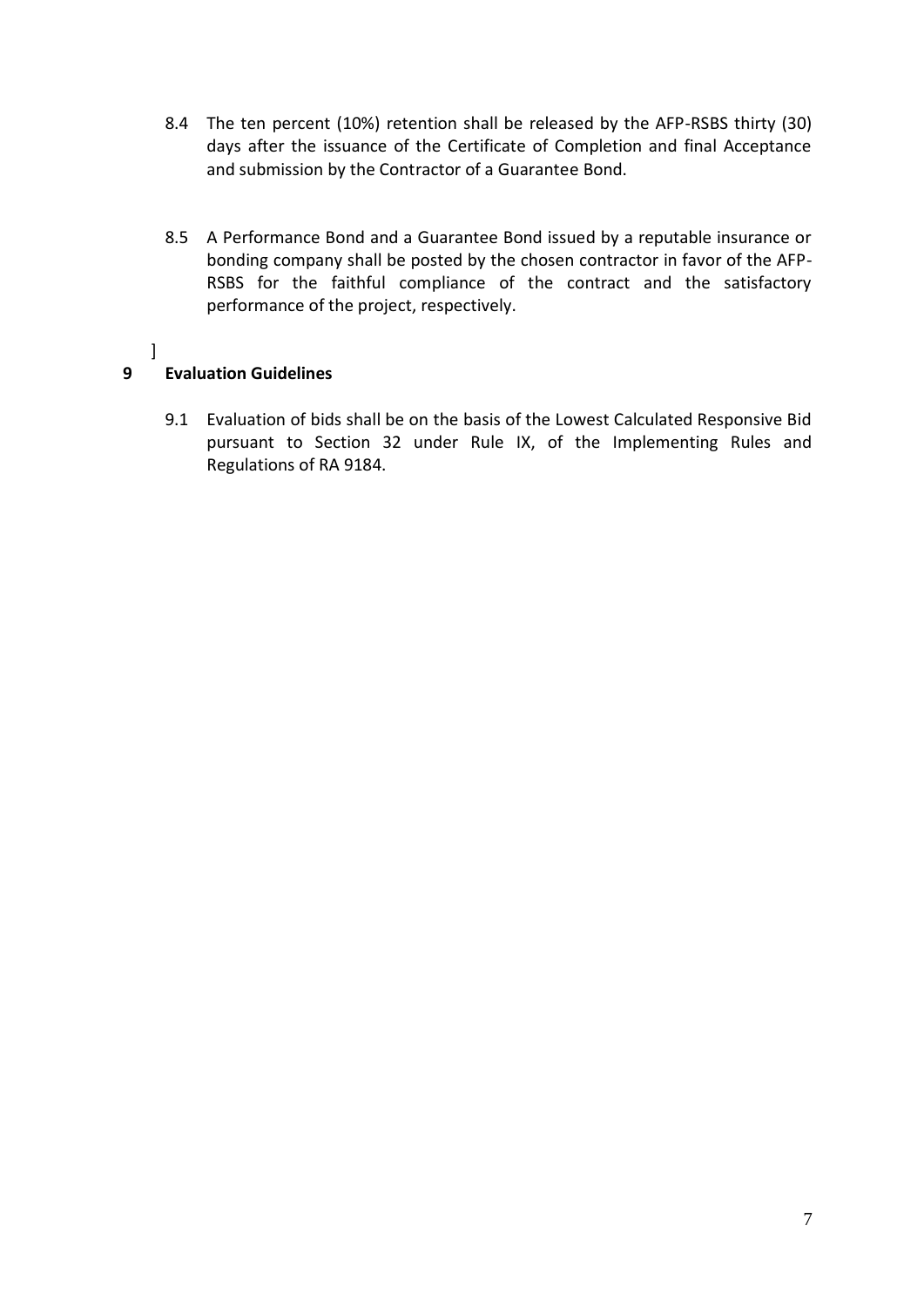

**AFP Retirement and Separation Benefits System**

424 Capinpin Avenue, Camp Gen. Emilio Aguinaldo, Quezon City

# **SCOPE OF WORKS**

## **REHABILITATION OF WATER TANK AND ITS AUXILIARY STRUCTURES LOCATED AT VILLA SEGOVIA, STA. ROSA CITY, LAGUNA**

The following are the works to be performed for the repair of water tank located at Blk.7, Lot 27, Villa Segovia Estates, Santa Rosa, Laguna.

## **A. SITE PREPARATION**

- 1. Site Clearing
- 2. Construction of Bunkhouse
- 3. Installation of temporary facility
- 4. Provision of temporary utilities of the working facility.

#### **B. EXCAVATION WORKS**

Perform excavation work as indicated in plans with a depth of 50 cm. from the base plate level of the tank to the indicated area of excavation.

#### **C. REPAIR OF CONCRETE COLUMN FOOTING**

Footing of water tank mustbe visible for reinforcement of concrete jacketing.It is required to performed individual excavation of the footing one at a time. Concrete jacketing shall be performed for individual footing of the tank (see plan for reference).

#### **D. REPAIR OF AUXILLIARY MEMBERS**

Perform welding works and repair of the damaged structural members of the tank:

Inside ladder

Re-weld connection of water tank connection connecting ladder and the tank

- Circular guards
- **•** Railings
- Bracings
- Exterior ladder
- Bolts and Nuts of Base plate of Column Footing

### **E. REPAINTING OF WATER TANK**

The following structural members are required to be painted as per plans and specifications: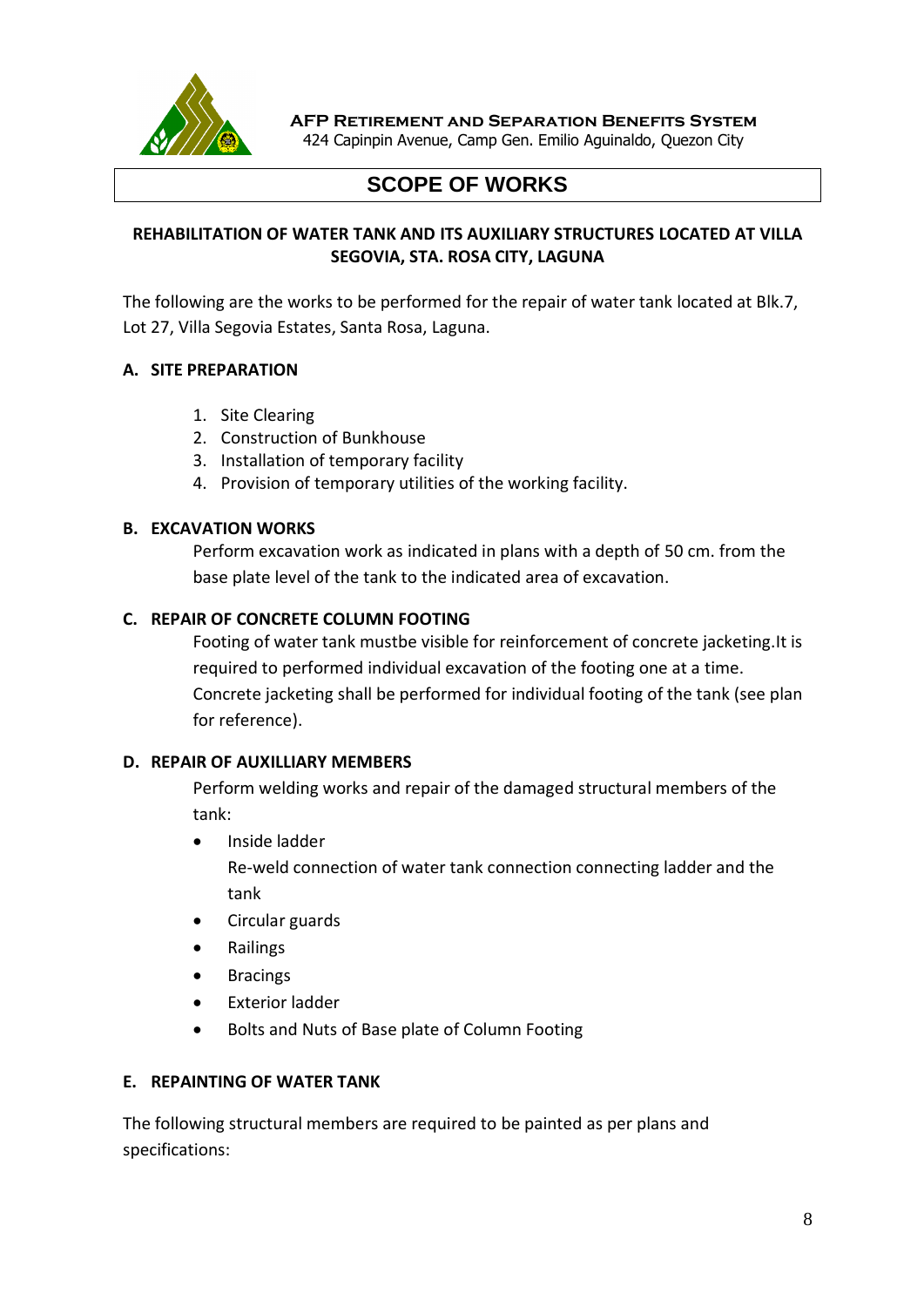- Exterior of water tank
- Structural members

## **F. REHABILITATION OF WATER FACILITY FENCE**

- 1. Facility fence missing/damaged shall be installed by Three inches (3") Cyclone wire material. Disassembled steel post shall be reinstalled and repainted by silver epoxy paint.
- 2. Installation of the extension of the perimeter fence shall be constructed as indicated to approved plans and specifications.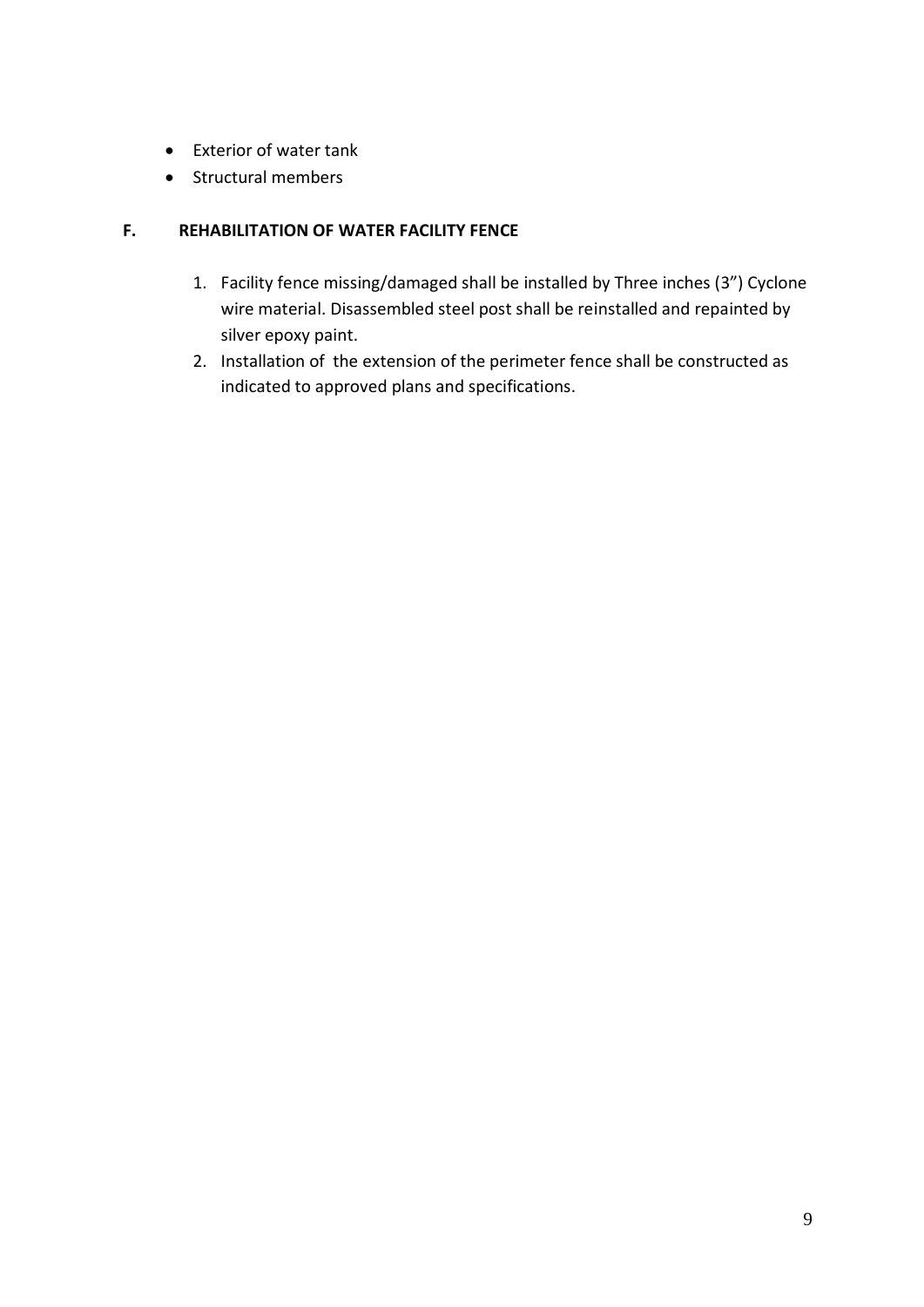

**AFP Retirement and Separation Benefits System** 424 Capinpin Avenue, Camp Gen. Emilio Aguinaldo, Quezon City

# **SPECIFICATIONS**

#### **REHABILITATION OF WATER TANK AND ITS AUXILIARY STRUCTURES LOCATED AT VILLA SEGOVIA, STA. ROSA CITY, LAGUNA**

- A. GENERAL CONDITIONS
	- An ocular inspection of the site shall be made prior to actual renovation of facility.
	- In case of discrepancies between the scales indicated on the plans and indicated dimensions, the indicated dimensions shall govern.
	- All works on any phase of construction shall conform to existing ordinances and laws of the locality.
	- The contractor shall store and protect all its materials at the jobsite from damage and deterioration.
	- All works shall be done by competent workers under the supervision of an Engineer and ensure strict compliance to the plans and specifications.
	- In case of changes in the plans, secure approval from AFPRSBS prior to implementation.

#### B. EARTH WORKS

- 1. All works covered by this section includes all materials, equipment, labor services and other necessary provisions for the completion of earthworks.
- 2. All excavation shall be done to depths indicated, reckoned either from the natural ground line. The indicated depth is the minimum requirement for excavations.
- 3. Backfilling shall be done after the finished structures. All trash, wood, chips and other debris shall be removed from the areas to be backfilled. Backfill materials shall be free from undesirable materials which would be detrimental to compaction requirements.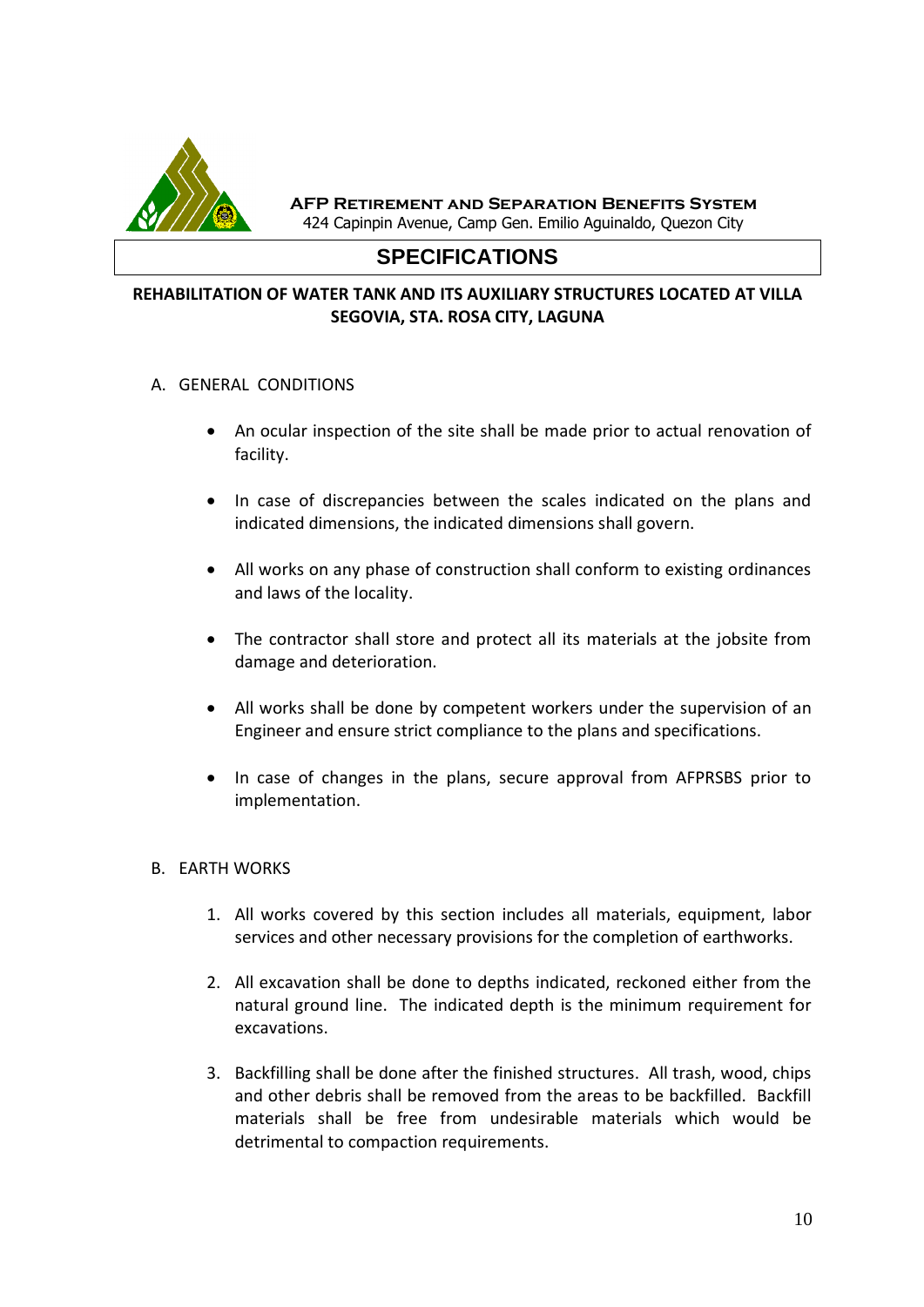- 4. Common fill shall be approved materials free from roots and stumps and other organic materials.
- 5. Any excess materials resulting from all earthwork operations not suitable for fill or backfill shall be disposed and spread evenly at the adjacent open space.
- C. CONCRETE AND MASONRY WORKS
	- GENERAL CONDITIONS

The work covered by this section consists of furnishing all materials, tools, equipment, labor services necessary in performing all the concrete masonry work operations.

**• CONCRETE MIXTURES** 

Mixture of concrete works shall be class "A" or 1:2:4 mix

- MATERIALS
	- i. For all concreting and masonry works, cement shall be an approved brand of Portland cement according to ASTM standards.
	- ii. Coarse aggregates shall be ¾ gravel (max) clean & free from deleterious materials. Sand shall be clean, hard, uncoated, grains, also free from deleterious substance and shall range in size from coarse to fine.
- **STEEL REINFORCING BARS** 
	- i. Reinforcing bars shall be deformed steelbars as indicated in plans and shall be Grade 33 (AISC Standards)
	- ii. All steel reinforcing bars shall be accurately placed and secured against displacement by tying them together at each bar intersection with Gauge No.16 galvanized iron wire.
	- iii. All metal reinforcement shall be free from rust, scale or other coatings.
- **CONCRETE PROPORTION AND CONSISTENCY** 
	- i. The proportions of aggregates to cement for any concrete shall be such as to produce a mixture which will work readily into the corners and angles of the forms and around reinforcement with the method of placing employed to the work, but without permitting the materials to segregate of excess free water to collect on the surface.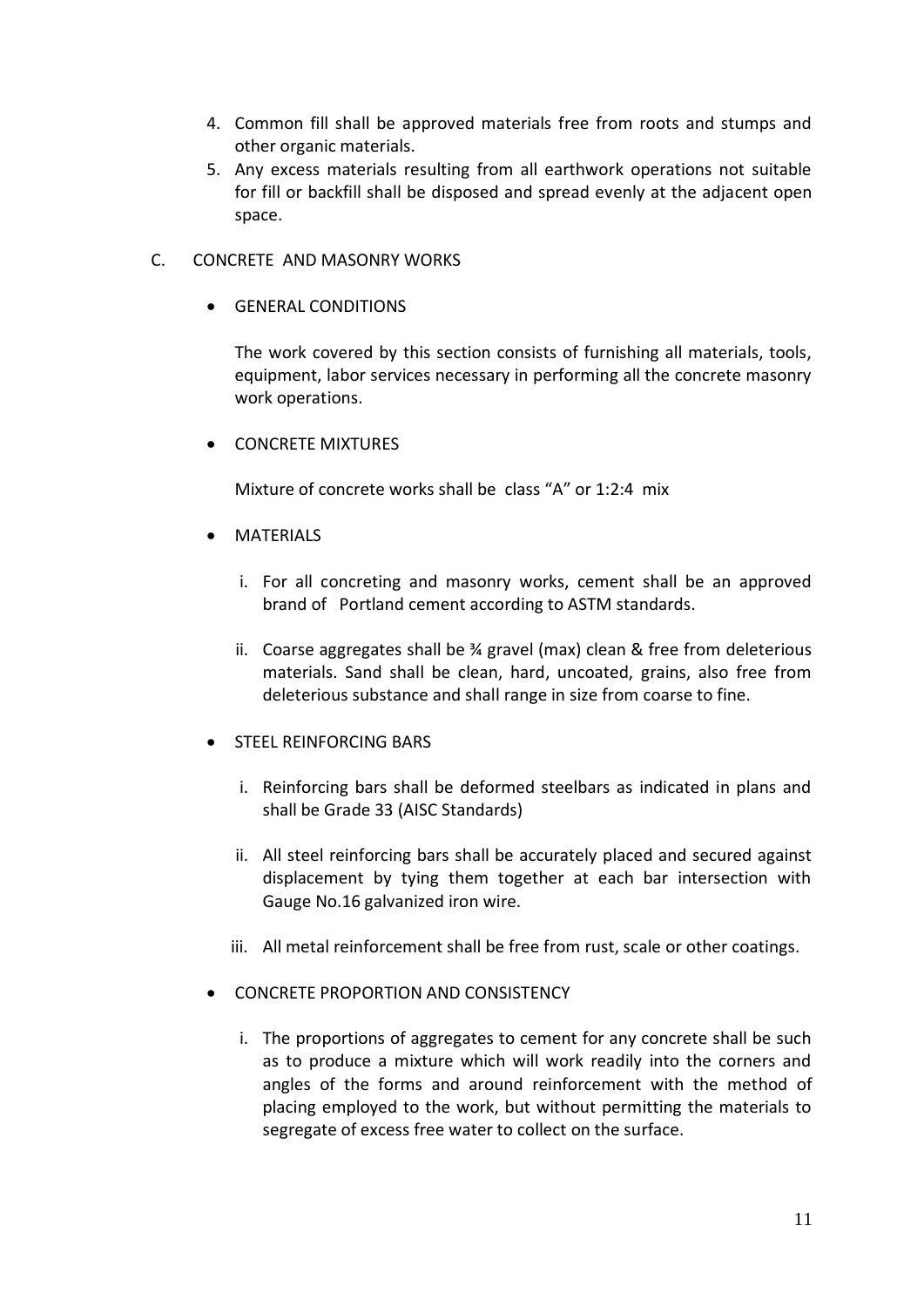- ii. The method of measuring concrete materials shall be such that the proportions can be accurately controlled and easily checked at any time during work.
- MASONRY WORKS
	- i. Masonry works shall be done by competent masons.
	- ii. Concrete hollow blocks to be used shall be 100mmx 200mmx400mm and minimum strength of 550 psi.
	- iii. All concrete hollow blocks shall be reinforced with 10 mm diameter deformed vertical bars spaced 300 mm. on center and every 2 layers for horizontal bars.
	- iv. Plaster mix shall be 1:2. Thickness of plaster shall be 12mm (min.)

## D. PAINTING WORKS

- The contractor shall supply all labor, paint materials, tools, staging and equipment necessary, and shall perform all painting and finishing work as shown in plan.
- Apply rust removal agent on all surfaces with rust. Remove rust using high bristle steel of steel brushes.
- The contractor shall store his materials in one place in the building to be kept neat and clean, care being taken in the storage paints, oils, etc. to prevent danger of fire.
- Prior to any painting works, all surfaces shall be cleaned, smoothed and freed from dust, dirt, grease, mortar, rust and other foreign substances. All parts where paint remover has been used shall be washed with paint or lacquer thinner. All paints shall be spread evenly and carefully
- Paint coatings of the water tank are as follows; White non-toxic paint, in two coats, shall be applied to interior walls and ladder of the water tank. White epoxy primer and Aluminum Quick drying Enamel, in two coats, for exterior wall and structural members.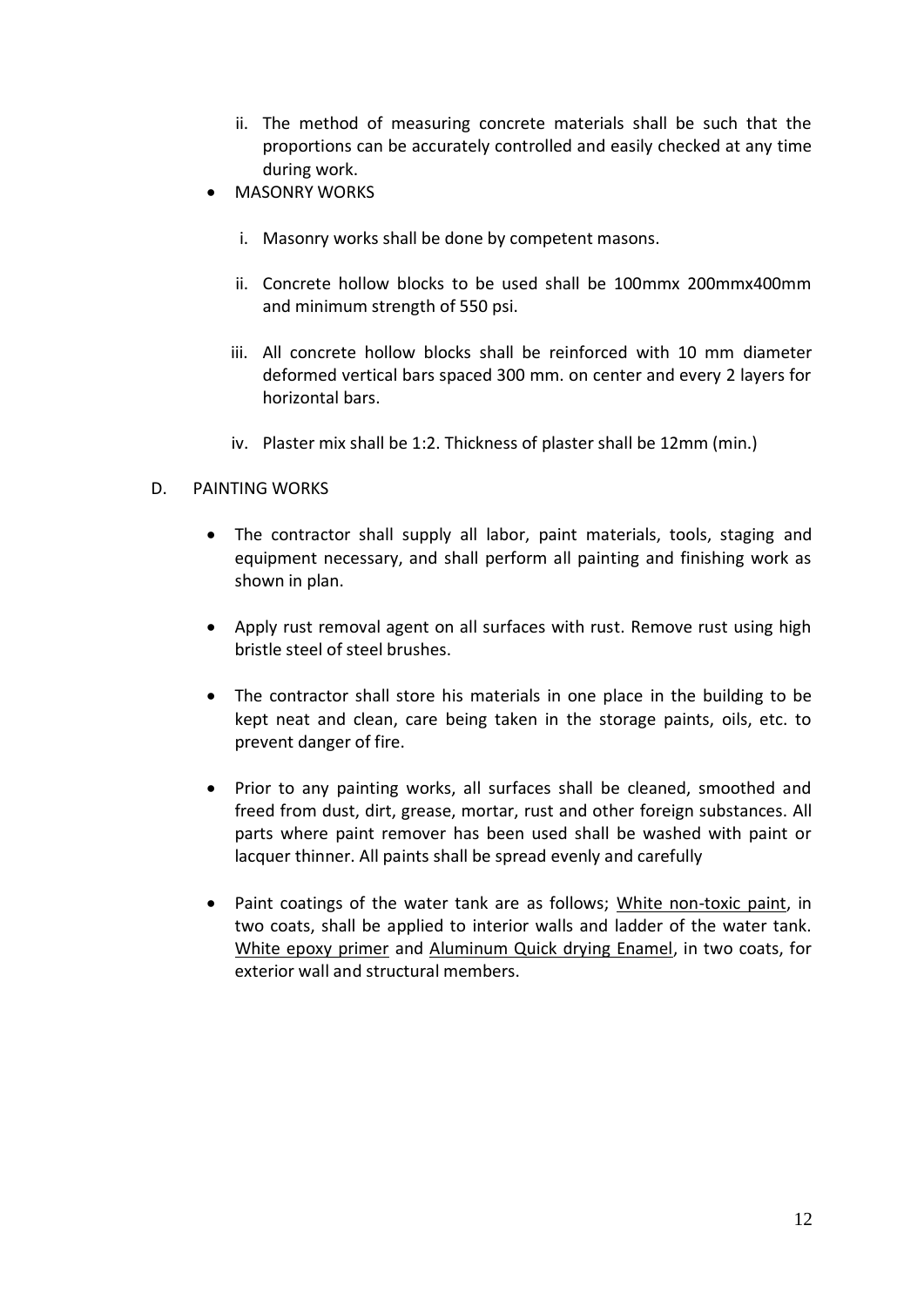REPUBLIC OF THE PHILIPPINES ) CITY/MUNICIPALITY OF \_\_\_\_\_\_ ) S.S.

#### **A F F I D A V I T**

I, *[Name of Affiant]*, of legal age, *[Civil Status]*, *[Nationality]*, and residing at *[Address of Affiant]*, after having been duly sworn in accordance with law, do hereby depose and state that:

## 1. *Select one, delete the other:*

*If a sole proprietorship:* I am the sole proprietor of *[Name of Bidder]* with office address at *[address of Bidder]*;

*If a partnership, corporation, cooperative, or joint venture:* I am the duly authorized and designated representative of *[Name of Bidder]* with office address at *[address of Bidder]*;

#### 2. *Select one, delete the other:*

*If a sole proprietorship:* As the owner and sole proprietor of *[Name of Bidder]*, I have full power and authority to do, execute and perform any and all acts necessary to represent it in the bidding for *[Name of the Project]* of the *[Name of the Procuring Entity]*;

*If a partnership, corporation, cooperative, or joint venture:* I am granted full power and authority to do, execute and perform any and all acts necessary and/or to represent the *[Name of Bidder]* in the bidding as shown in the attached *[state title of attached document showing proof of authorization (e.g., duly notarized Secretary's Certificate issued by the corporation or the members of the joint venture)]*;

- 3. *[Name of Bidder]* is not "blacklisted" or barred from bidding by the Government of the Philippines or any of its agencies, offices, corporations, or Local Government Units, foreign government/foreign or international financing institution whose blacklisting rules have been recognized by the Government Procurement Policy Board;
- 4. Each of the documents submitted in satisfaction of the bidding requirements is an authentic copy of the original, complete, and all statements and information provided therein are true and correct;
- 5. *[Name of Bidder]* is authorizing the Head of the Procuring Entity or its duly authorized representative(s) to verify all the documents submitted;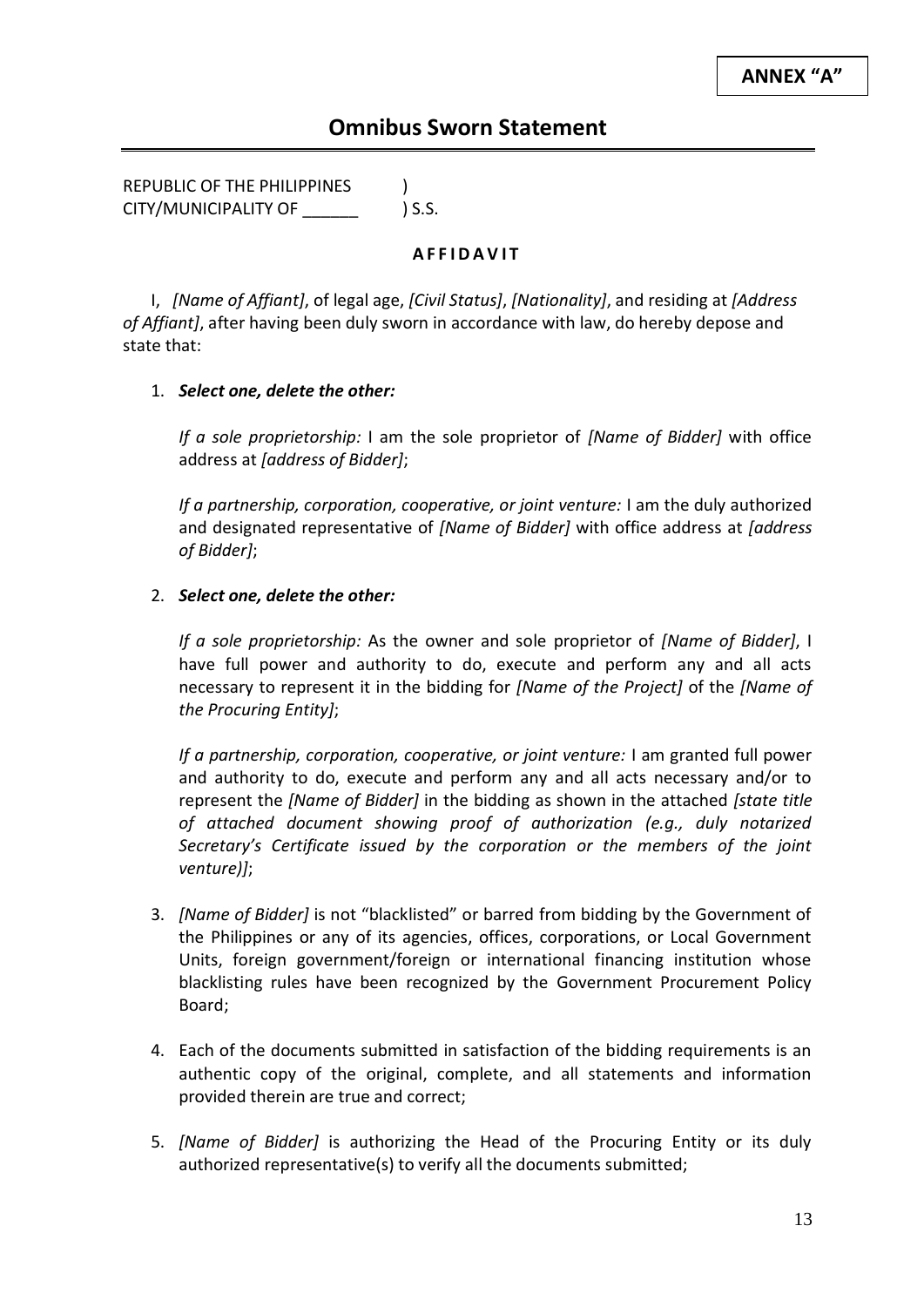## 6. *Select one, delete the rest:*

*If a sole proprietorship:* I am not related to the Head of the Procuring Entity, members of the Bids and Awards Committee (BAC), the Technical Working Group, and the BAC Secretariat, the head of the Project Management Office or the enduser unit, and the project consultants by consanguinity or affinity up to the third civil degree;

*If a partnership or cooperative:* None of the officers and members of *[Name of Bidder]* is related to the Head of the Procuring Entity, members of the Bids and Awards Committee (BAC), the Technical Working Group, and the BAC Secretariat, the head of the Project Management Office or the end-user unit, and the project consultants by consanguinity or affinity up to the third civil degree;

*If a corporation or joint venture:* None of the officers, directors, and controlling stockholders of *[Name of Bidder]* is related to the Head of the Procuring Entity, members of the Bids and Awards Committee (BAC), the Technical Working Group, and the BAC Secretariat, the head of the Project Management Office or the enduser unit, and the project consultants by consanguinity or affinity up to the third civil degree;

- 7. *[Name of Bidder]* complies with existing labor laws and standards; and
- 8. *[Name of Bidder]* is aware of and has undertaken the following responsibilities as a Bidder:
	- a) Carefully examine all of the Bidding Documents;
	- b) Acknowledge all conditions, local or otherwise, affecting the implementation of the Contract;
	- c) Made an estimate of the facilities available and needed for the contract to be bid, if any; and
	- d) Inquire or secure Supplemental/Bid Bulletin(s) issued for the *[Name of the Project]*.
- *9. [Name of Bidder]* did not give or pay directly or indirectly, any commission, amount, fee, or any form of consideration, pecuniary or otherwise, to any other person or official, personnel or representative of the government in relation to any procurement project or activity.

IN WITNESS WHEREOF, I have hereunto set my hand this \_\_ day of \_\_\_, 20\_\_ at \_\_\_\_\_\_\_\_\_\_\_\_, Philippines.

> \_\_\_\_\_\_\_\_\_\_\_\_\_\_\_\_\_\_\_\_\_\_\_\_\_\_\_\_\_\_\_\_\_\_\_\_\_ Bidder's Representative/Authorized Signatory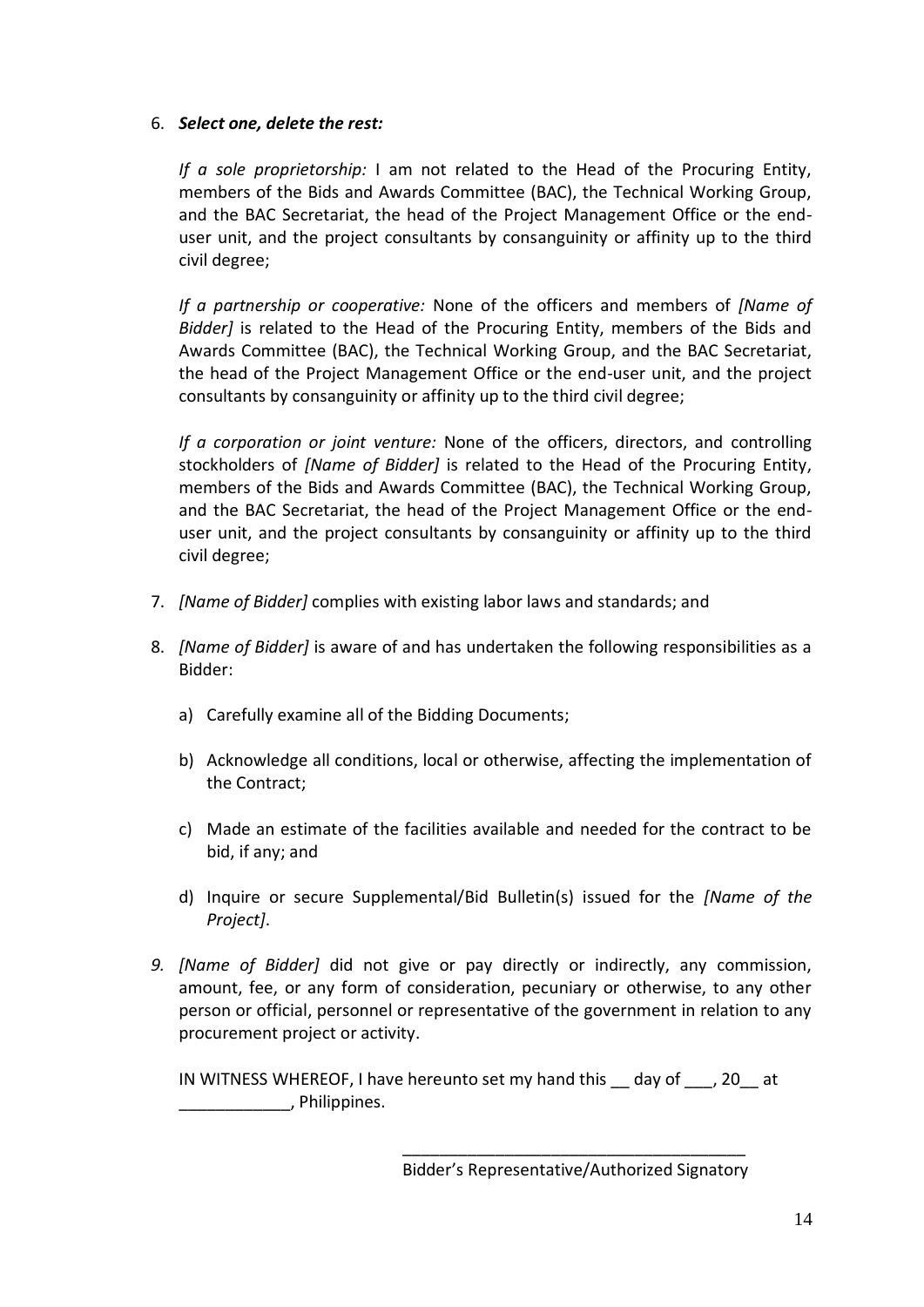## **QUOTATION FORM**

| <b>ITEM No.</b> | <b>ITEM &amp; DESCRIPTION</b>                                                                                                                                 | <b>PRICE</b> |
|-----------------|---------------------------------------------------------------------------------------------------------------------------------------------------------------|--------------|
| 1               | <b>REHABILITATION OF WATER TANK AND ITS AUXILIARY</b><br>STRUCTURESLOCATEDVILLA SEGOVIA, STA. ROSA CITY,<br><b>LAGUNA</b>                                     |              |
|                 | Note: Please secure copyof thedrawings/plans and other necessary<br>documentsfrom the office of the Property Management and<br>Enhancement Department (PMED). |              |

Name of Bidder :

Delivery Period : 90 calendar days

After having carefully read and accepted your conditions above, I/we quote you on the item at prices noted above.

Print Name / Signature

| Tel. No.       |  |
|----------------|--|
| Fax No.        |  |
| e-mail address |  |
| Date           |  |
| <b>TIN</b>     |  |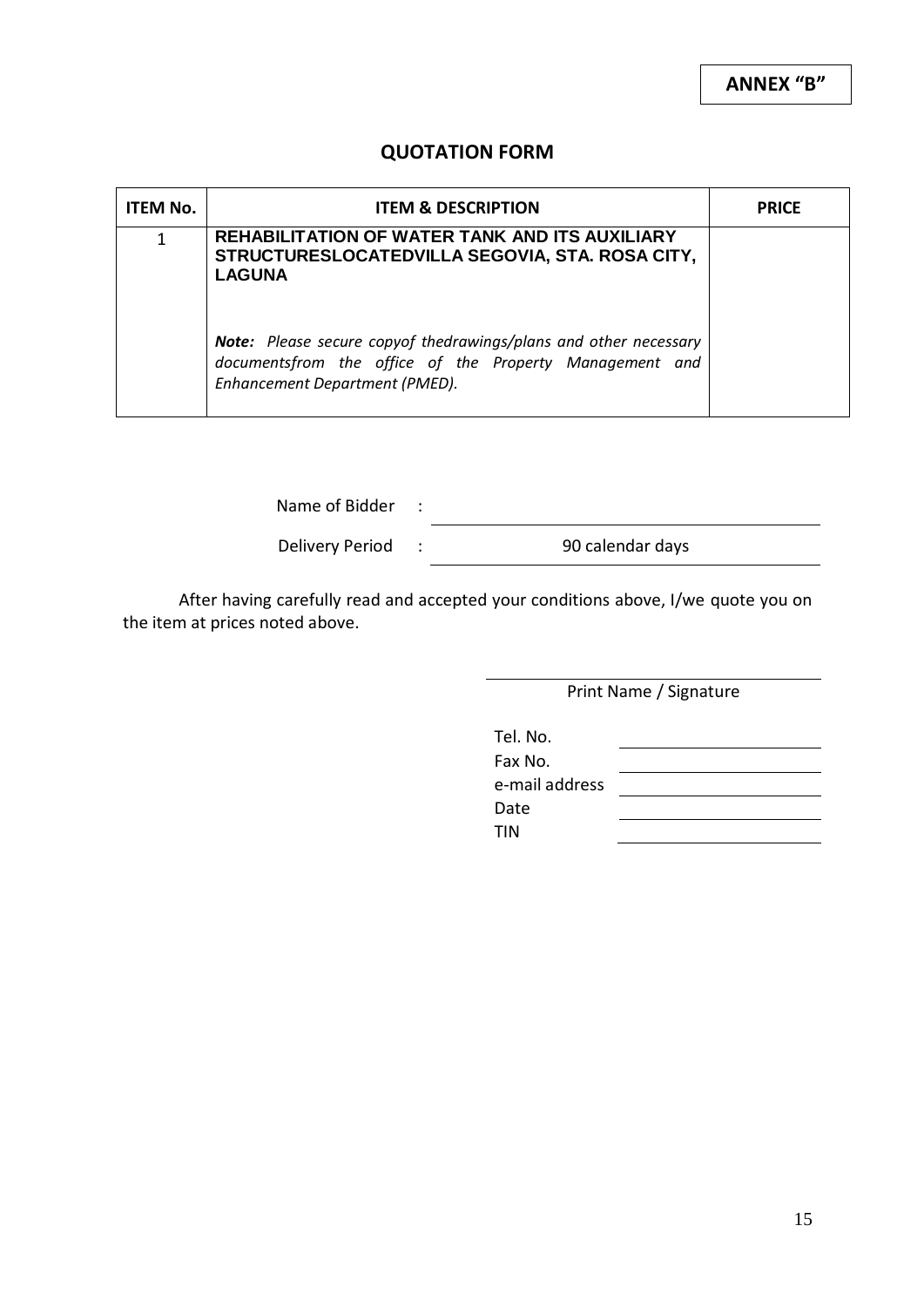

**AFP Retirement and Separation Benefits System**

424 Capinpin Avenue, Camp Gen. Emilio Aguinaldo, Quezon City

# **BILL OF QUANTITIES**

#### **REHABILITATION OF WATER TANK AND ITS AUXILIARY STRUCTURESLOCATED AT VILLA SEGOVIA, STA. ROSA CITY, LAGUNA**

| <b>ITEM</b> | <b>MATERIALS/DESCRIPTION</b>                                     | <b>UNIT</b> | <b>QTY</b> | <b>UNIT</b><br><b>COST</b><br>(Php) | <b>TOTAL</b><br><b>COST</b><br>(Php) |
|-------------|------------------------------------------------------------------|-------------|------------|-------------------------------------|--------------------------------------|
| Τ.          | <b>GENERAL REQUIREMENTS</b>                                      |             |            |                                     |                                      |
|             | 1. Mobilization/Demobilization                                   | Ls.         | 1.00       |                                     |                                      |
|             | 2. Bunkhouse & Warehouse                                         | Ls          | 1.00       |                                     |                                      |
|             | 3. Formworks/Scaffolding                                         | Ls          | 1.00       |                                     |                                      |
|             | Sub-total                                                        |             |            |                                     |                                      |
| П.          | <b>CIVIL AND SITE WORKS</b>                                      |             |            |                                     |                                      |
|             | 1. Excavation                                                    | cu.m        | 39.00      |                                     |                                      |
|             | 2. Hauling/Spreading of excavated soil at<br>adjacent open space | cu.m        | 39.00      |                                     |                                      |
|             | Sub-total                                                        |             |            |                                     |                                      |
| Ш.          | <b>REPAIR WORKS OF STRUCTURAL MEMBERS</b>                        |             |            |                                     |                                      |
|             | A. Interior of Tank                                              |             |            |                                     |                                      |
|             | 1. Replacement of inside ladder                                  | Ls          | 1.00       |                                     |                                      |
|             | <b>B. Exterior of Tank</b>                                       |             |            |                                     |                                      |
|             | 1. Replacement of Circular Guard                                 | Ls          | 1.00       |                                     |                                      |
|             | 2. Replacement of Railings                                       | Ls          | 1.00       |                                     |                                      |
|             | 3. Reinforcement of Bracings                                     | Ls          | 1.00       |                                     |                                      |
|             | 4. Retrofitting of Base footing                                  | Ls          | 1.00       |                                     |                                      |
|             | 5. Replacement/Repair of exterior ladder                         | Ls          | 1.00       |                                     |                                      |
|             | 6. Repair of protection of exterior Ladder                       | Ls          | 1.00       |                                     |                                      |
|             | <b>C. Perimeter fence</b>                                        | Ls          | 1.00       |                                     |                                      |
|             | Sub-total                                                        |             |            |                                     |                                      |
| $V_{\cdot}$ | <b>PAINTING WORKS</b>                                            |             |            |                                     |                                      |
|             | A. Exterior Tank                                                 |             |            |                                     |                                      |
|             | 1. Surface preparation                                           | Ls          | 1.00       |                                     |                                      |
|             | 2. Painting of Exterior Tank                                     | Ls          | 1.00       |                                     |                                      |
|             | <b>B. Structural Members</b>                                     |             |            |                                     |                                      |
|             | 1. Surface preparation                                           | Ls          | 1.00       |                                     |                                      |
|             | 2. Painting of Circular Guard                                    | Ls          | 1.00       |                                     |                                      |
|             | 3. Painting of Railings                                          | Ls          | 1.00       |                                     |                                      |
|             | 4. Painting of Bracings                                          | Ls          | 1.00       |                                     |                                      |
|             | 5. Painting of Exterior ladder                                   | Ls          | 1.00       |                                     |                                      |
|             | 6. Protection of External Ladder                                 | Ls          | 1.00       |                                     |                                      |
|             | 7. Painting of Structural Column                                 | Ls          | 1.00       |                                     |                                      |
|             | 8. Painting of Structural Beams                                  | Ls          | 1.00       |                                     |                                      |